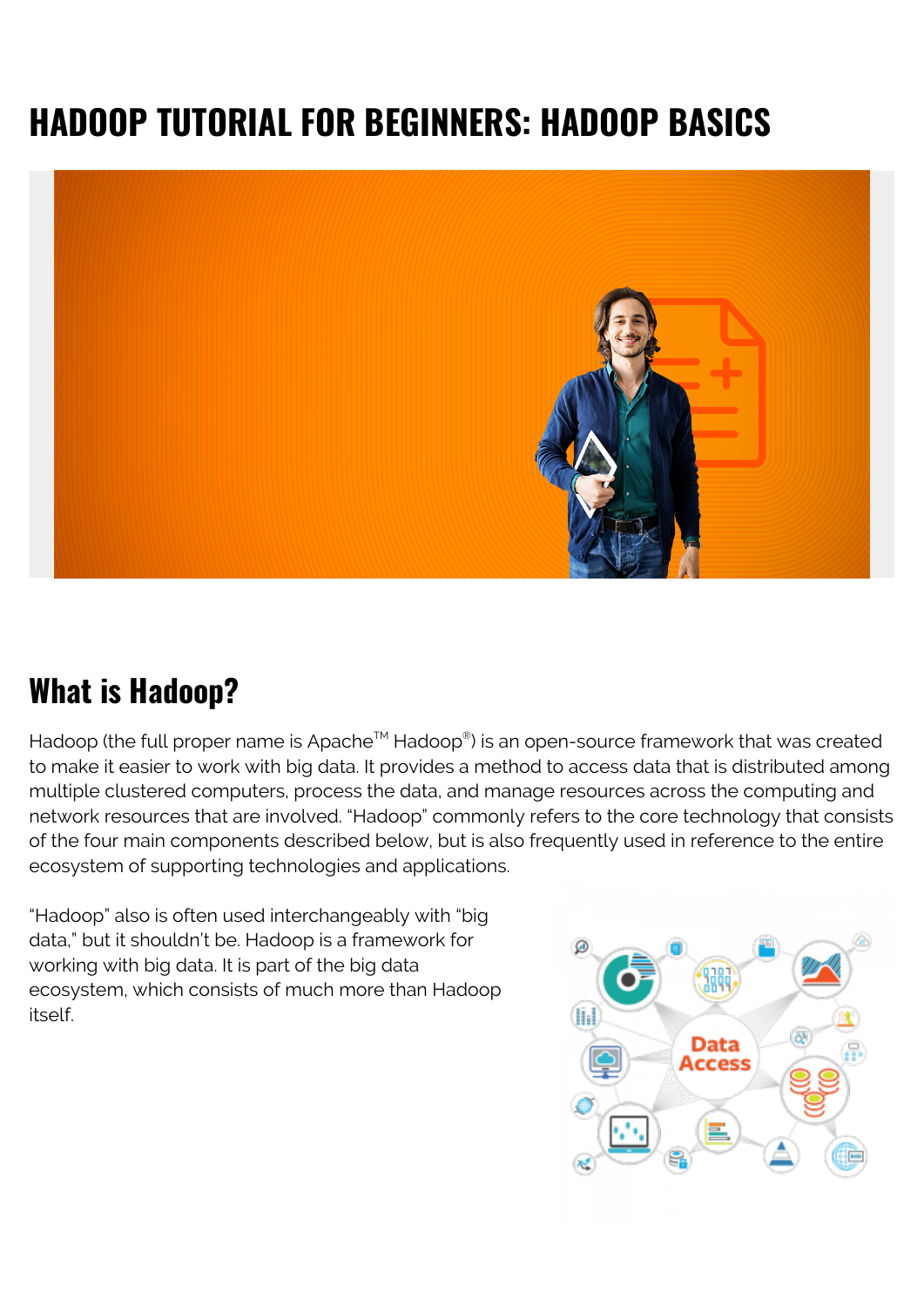Hadoop is a distributed framework that makes it easier to process large data sets that reside in clusters of computers. Because it is a framework, Hadoop is not a single technology or product. Instead, Hadoop is made up of four core modules that are supported by a large ecosystem of supporting technologies and products. The modules are:

- **Hadoop Distributed File System (HDFSTM) –**Provides access to application data. Hadoop can also work with other file systems, including FTP, Amazon S3 and Windows Azure Storage Blobs (WASB), among others.
- **Hadoop YARN** Provides the framework to schedule jobs and manage resources across the cluster that holds the data
- **Hadoop MapReduce –** A YARN-based parallel processing system for large data sets.
- **Hadoop Common –** A set of utilities that supports the three other core modules.

Some of the well-known **Hadoop ecosystem** components include Oozie, Spark, Sqoop, Hive and Pig.

*(This article is part of our [Hadoop Guide](https://blogs.bmc.com/blogs/hadoop-introduction/). Use the right-hand menu to navigate.)*

## **What Hadoop isn't**

In this tutorial for beginners, it's helpful to understand what Hadoop is by knowing what it is not.

- Hadoop is not "big data" the terms are sometimes used interchangeably, but they shouldn't be. Hadoop is a framework for processing big data.
- Hadoop is not an operating system (OS) or packaged software application.
- Hadoop is not a brand name. It is an open source project, although "Hadoop" may be used as part of registered brand names.

### **What's with the name?**

Hadoop was originally developed by Doug Cutting and Mike Cafarella. According to lore, Cutting named the software after his son's toy elephant. An image of an elephant remains the symbol for Hadoop.

## **Core elements of Hadoop**

There are four basic elements to Hadoop: HDFS; MapReduce; YARN; Common.

### **HDFS**

Hadoop works across clusters of commodity servers. Therefore there needs to be a way to coordinate activity across the hardware. Hadoop can work with any distributed file system, however the Hadoop Distributed File System is the primary means for doing so and is the heart of Hadoop technology. HDFS manages how data files are divided and stored across the cluster. Data is divided into blocks, and each server in the cluster contains data from different blocks. There is also some built-in redundancy.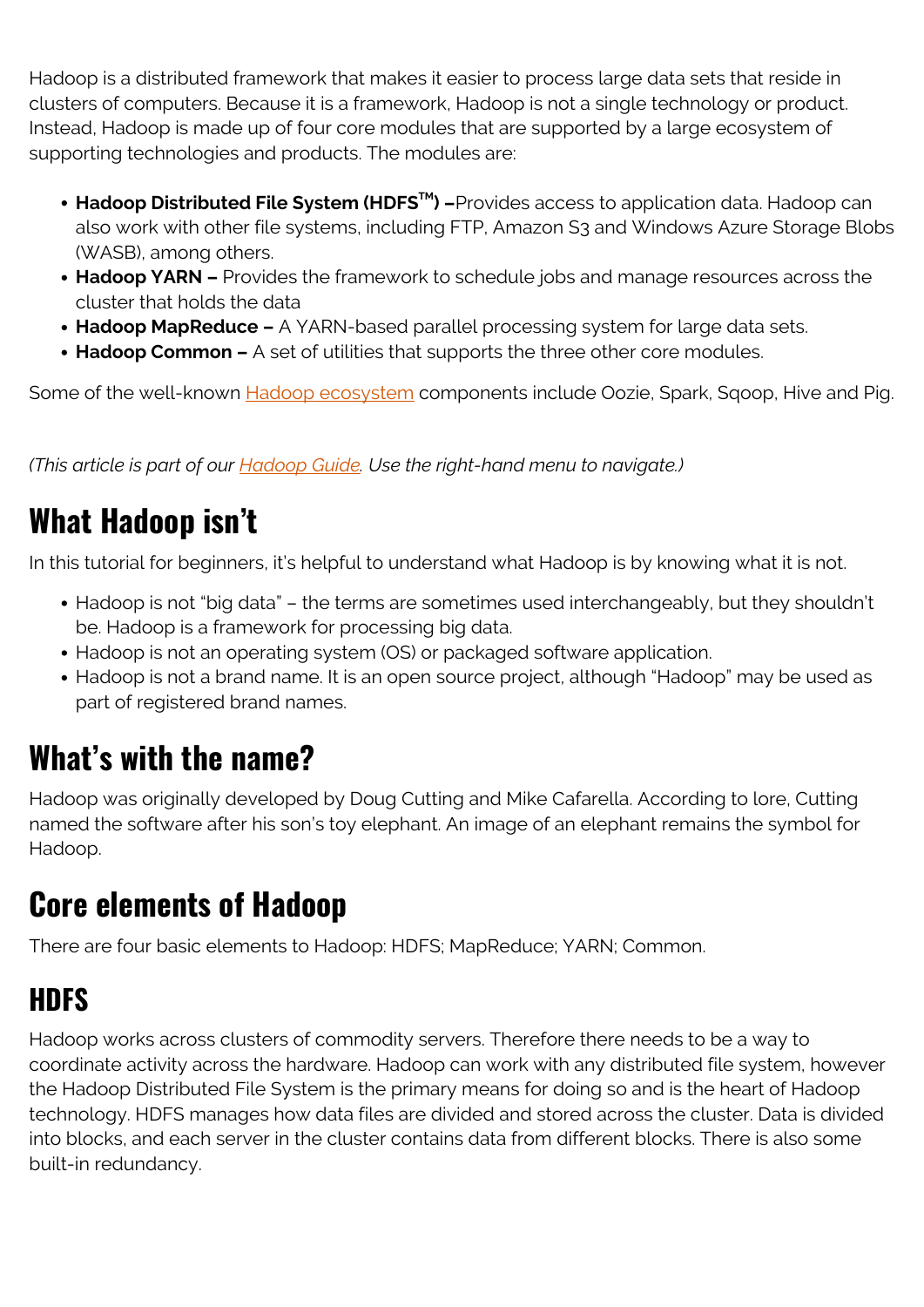## **YARN**

It would be nice if **YARN** could be thought of as the string that holds everything together, but in an environment where terms like Oozie, tuple and Sqoop are common, of course it's not that simple. YARN is an acronym for Yet Another Resource Negotiator. As the full name implies, YARN helps manage resources across the cluster environment. It breaks up resource management, job scheduling, and job management tasks into separate daemons. Key elements include the **ResourceManager (RM)**, the **NodeManager (NM)** and the ApplicationMaster (AM).

Think of the ResourceManager as the final authority for assigning resources for all the applications in the system. The NodeManagers are agents that manage resources (e.g. CPU, memory, network, etc.) on each machine. NodeManagers report to the ResourceManager. ApplicationMaster serves as a library that sits between the two. It negotiates resources with ResourceManager and works with one or more NodeManagers to execute tasks for which resources were allocated.

#### **MapReduce**

**MapReduce** provides a method for parallel processing on distributed servers. Before processing data, MapReduce converts that large blocks into smaller data sets called **tuples**. Tuples, in turn, can be organized and processed according to their key-value pairs. When MapReduce processing is complete, HDFS takes over and manages storage and distribution for the output. The shorthand version of MapReduce is that it breaks big data blocks into smaller chunks that are easier to work with.

The "Map" in MapReduce refers to the **Map Tasks** function. Map Tasks is the process of formatting data into key-value pairs and assigning them to nodes for the "Reduce" function, which is executed by **Reduce Tasks**, where data is reduced to tuples. Both Map Tasks and Reduce Tasks use **worker nodes** to carry out their functions.

**JobTracker** is a component of the MapReduce engine that manages how client applications submit MapReduce jobs. It distributes work to **TaskTracker** nodes. TaskTracker attempts to assign processing as close to where the data resides as possible.

Note that MapReduce is not the only way to manage parallel processing in the Hadoop environment.

#### **Common**

**Common**, which is also known as **Hadoop Core**, is a set of utilities that support the other Hadoop components. Common is intended to give the Hadoop framework ways to manage typical (common) hardware failures.

## **What is Oozie?**

Oozie is the workflow scheduler that was developed as part of the Apache Hadoop project. It manages how workflows start and execute, and also controls the execution path. Oozie is a serverbased Java web application that uses workflow definitions written in hPDL, which is an XML Process Definition Language similar to [JBOSS JBPM](http://www.jboss.org/jbossjbpm/) jPDL. Oozie only supports specific workflow types, so other workload schedulers are commonly used instead of, or in addition to, Oozie in Hadoop environments.